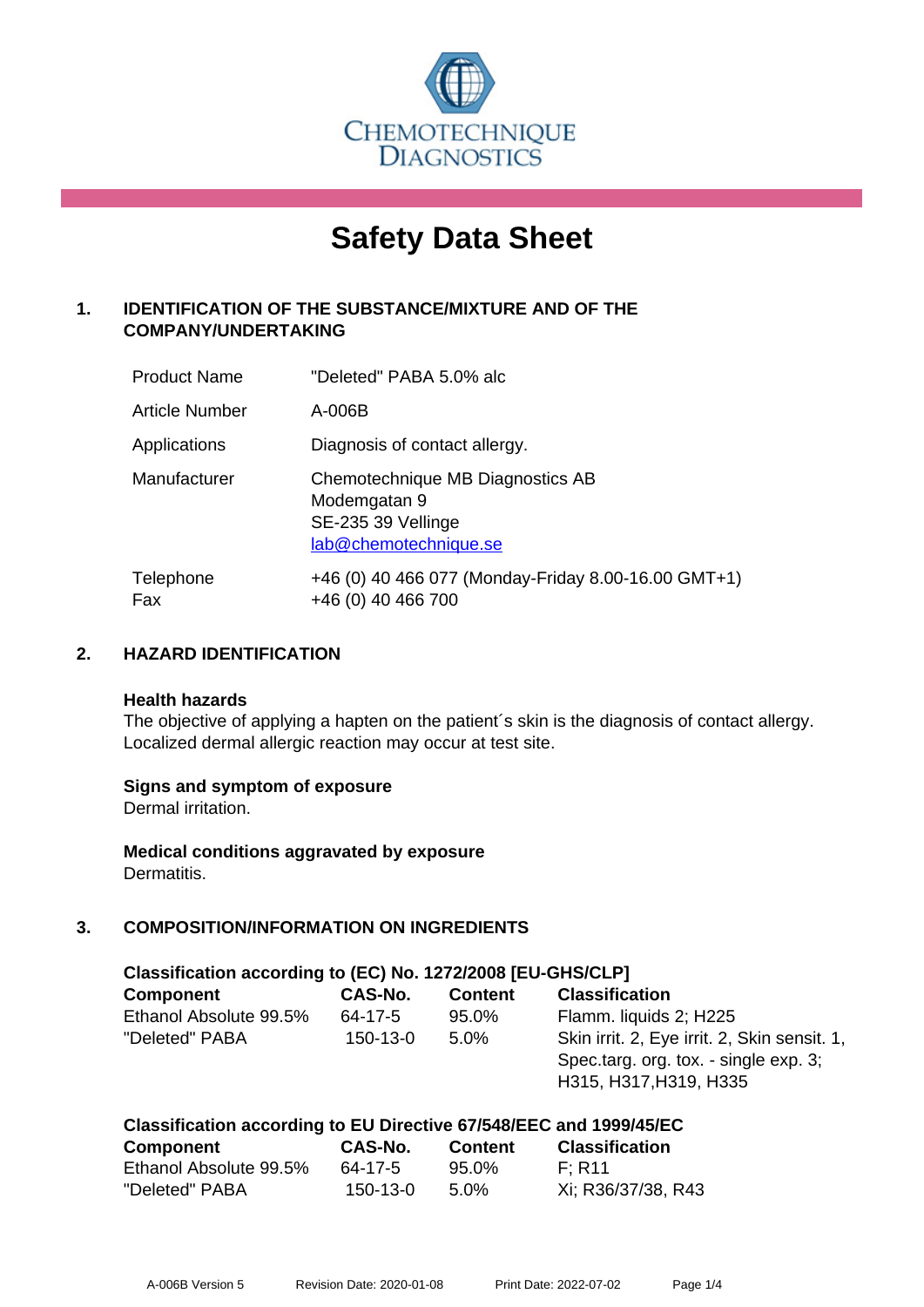## **4. FIRST AID MEASURES**

**Emergency and first aid procedures** Obtain medical attention.

## **5. FIRE-FIGHTING MEASURES\***

#### **Suitable extinguish media**

Water spray, foam, dry powder or CO2 powder

#### **Fire- and explosion risks**

Very flammable. Vapors can form explosive mixtures with air. The vapors are heavier than air and can spread along the ground.

#### **Fire extinguishing methods**

Containers in the vicinity of the fire should be moved or cooled down with water. Wear selfcontained respiratory protected device and fully protected suit at fire-fighting.

\*Data is shown for Ethanol Absolute only

## **6. ACCIDENTAL RELEASES MEASURES**

**Steps to be taken if material is released or spilled** Contain and place in a closed container.

## **7. HANDLING AND STORAGE**

**Precautions to be taken in handling and storage** Store dark at 5-8°C. Avoid extended exposure to light. Store in a well-sealed container. FOR EXTERNAL USE ONLY.

#### **8. EXPOSURE CONTROLS/PERSONAL PROTECTION**

**Respiratory protection** Not required.

**Ventilation** Local exhaust.

**Protective gloves** Disposal gloves.

**Eye protection** Not required with normal use.

#### **Work/Hygienic practices**

Wash hands after each use.

# **9. PHYSICAL AND CHEMICAL PROPERTIES**

Odour **Odourless** 

Appearance Transparent Colorless Liquid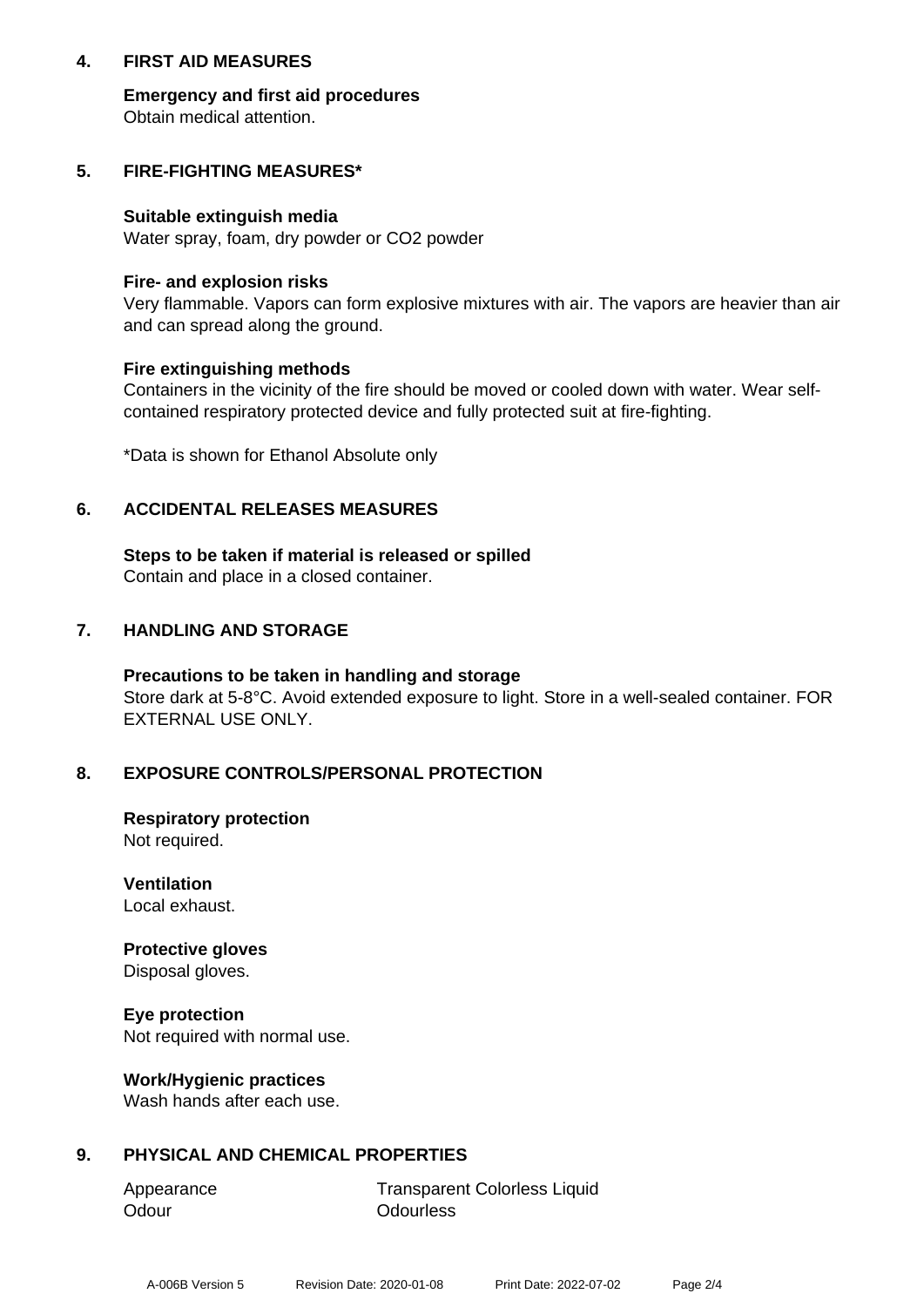| Relative density* | $0.79$ g/cm <sup>3</sup> |
|-------------------|--------------------------|
| Boiling point*    | $78.5^{\circ}$ C         |
| Flash point*      | $>12^{\circ}$ C          |
| Explosion limit*  | $3.5 - 15$ (vol-%)       |
| Vapour pressure*  | 5.9 kPa                  |

\*Data is shown for Ethanol Absolute only

# **10. STABILITY AND REACTIVITY**

## **Incompability**

May react with strong oxidizing agents.

## **Stability**

Stable at recommended storage conditions.

#### **Hazardous byproducts**

Combustion may generate CO, CO2 and other oxides.

**Hazardous polymerization**

Will not occur.

# **11. TOXICOLOGICAL INFORMATION**

No data available.

# **12. ECOLOGICAL INFORMATION**

No data available.

#### **13. DISPOSAL CONSIDERATIONS**

#### **Waste disposal method**

Comply with federal, state/provincial and local regulation.

## **14. TRANSPORT INFORMATION**

Not dangerous goods.

# **15. REGULATORY INFORMATION**

The classification is according to the latest editions of the EU lists, and extended by company and literature data.

# **16. OTHER INFORMATION**

#### **Text of H-statements and R-phrases mentioned in Section 3**

| Flamm. liquids 2 |                           | Flammable liquids (Category 2)  |          |
|------------------|---------------------------|---------------------------------|----------|
| Skin irrit. 2    |                           | Skin irritation (Category 2)    |          |
| Eye irrit. 2     |                           | Eye irritation (Category 2)     |          |
| Skin sensit. 1   |                           | Skin sensitization (Category 1) |          |
| A-006B Version 5 | Revision Date: 2020-01-08 | Print Date: 2022-07-02          | Page 3/4 |